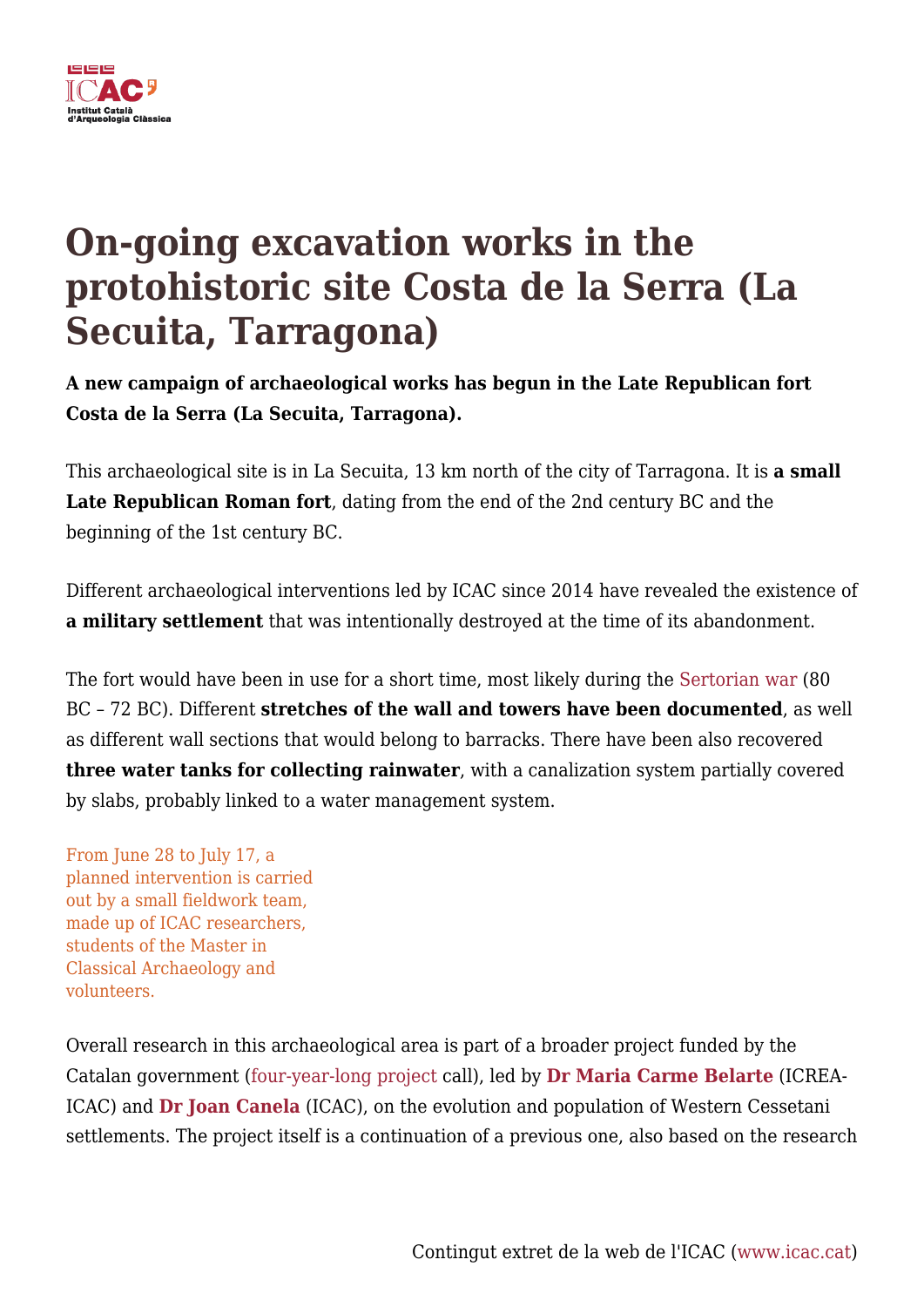

topic of Cessetani protohistoric settlements.

Archaeological fieldwork in Costa de la Serra began in 2015 and, since then, an annual campaign has been carried out, by different work teams, under the direction of ICAC researchers [Maria Carme Belarte](https://icac.cat/en/who-are-we/staff/cbelarte/) (ICREA-ICAC), [Joan Canela,](https://icac.cat/en/who-are-we/staff/jcanela/) [Jordi López](https://icac.cat/en/who-are-we/staff/jlopez/) and [Núria Otero](https://icac.cat/en/who-are-we/staff/notero/).



Costa de la Serra, 2019 campaign. Detail of the extension of the southern section of the eastern wall (© ICAC).

**Restrictions due to COVID-19 situation** avoid overnight stays and, while it has been possible to maintain the usual duration of the archaeological works (three weeks), the work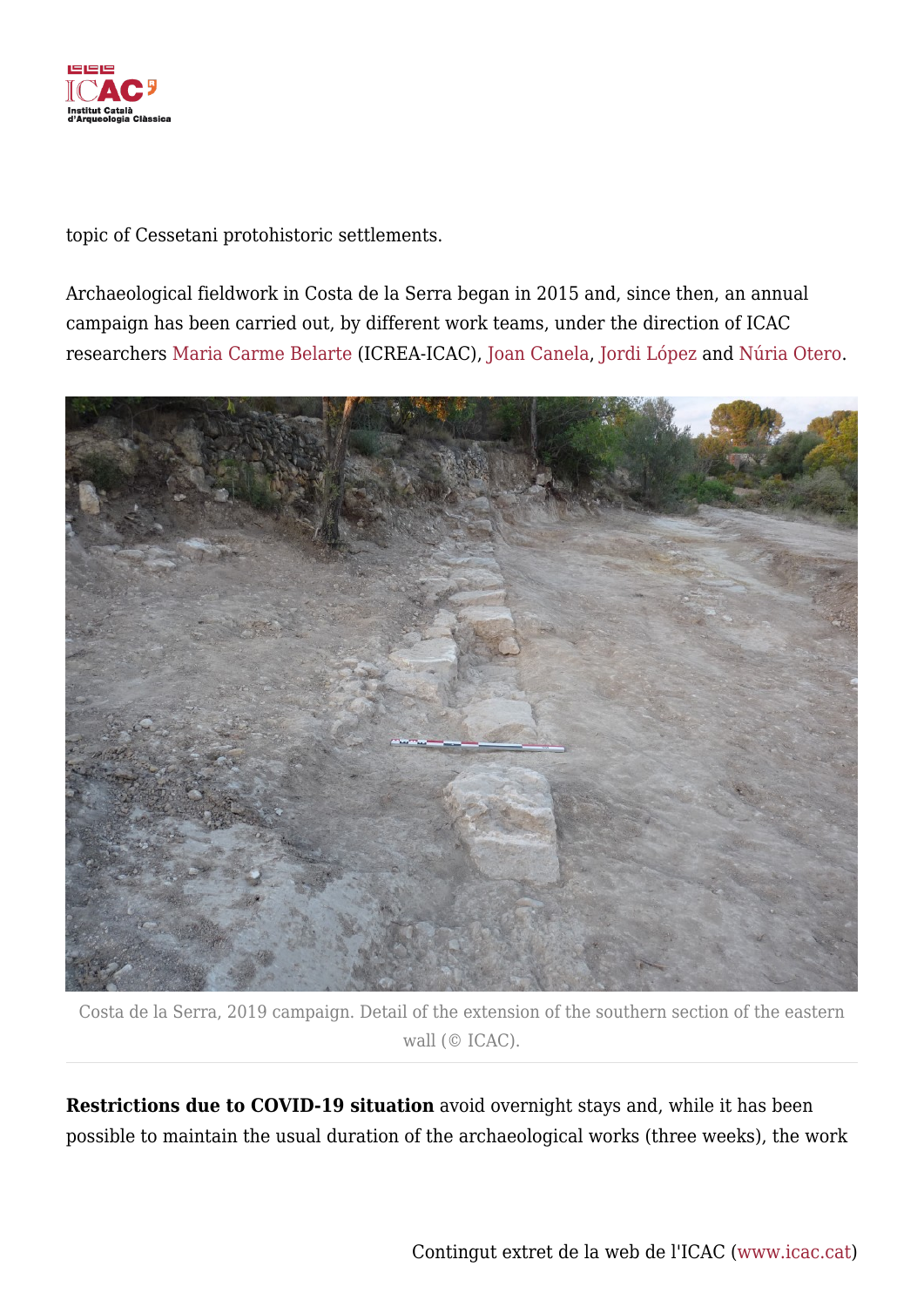

team has been reduced in order to guarantee safety distances.

The work team is made up of eight people. In addition to the leading researchers (those listed above: [Maria Carme Belarte](https://icac.cat/en/who-are-we/staff/cbelarte/) (ICREA-ICAC)[, Joan Canela](https://icac.cat/en/who-are-we/staff/jcanela/), [Jordi López](https://icac.cat/en/who-are-we/staff/jlopez/) and [Núria](https://icac.cat/en/who-are-we/staff/notero/) [Otero\)](https://icac.cat/en/who-are-we/staff/notero/), there are also participating an ICAC's PhD researcher ([Oriol Cuscó\)](https://icac.cat/en/who-are-we/staff/ocusco/), a student of the **[master in Classical Archaeology](https://icac.cat/en/training/master-in-classical-archaeology/)**, and two former students from the same [master](https://icac.cat/en/training/master-in-classical-archaeology/) (Marc Dalmau and Graciella Pereda).

One of the volunteers now in the work team, Marc Dalmau, a former student of the Master in Classical Archaeology, is the one who discovered the site!

The 2019 archaeological campaign confirmed that the southern stretches of the wall were almost entirely preserved (a total of 40 metres in length), with maximum power, at certain points, of up to three rows of ashlars. It was also verified that the tower located at the southeast end of the complex had twice the area initially verified, going from 50 to 100  $\mathrm{m}^{2}.$ 

The 2020 archaeological fieldwork will also focus on the southern sector of the site, aiming **to complete the delimitation begun in 2019** and to describe this section of the archaeological site. With this delimitation, site excavation works could practically be completed. Thus, the 2021 campaign (corresponding to the last year of the four-year-long project) would focus above all on the consolidation of structures.

Although the archaeological site is very severed and retains very little stratigraphy, the 2020 planned archaeological works will lead to **the complete restoration of the plant and the structure of the military building**, which corresponds to a characteristic settlement model of the Roman-Republican period in the northeast of the Iberian Peninsula.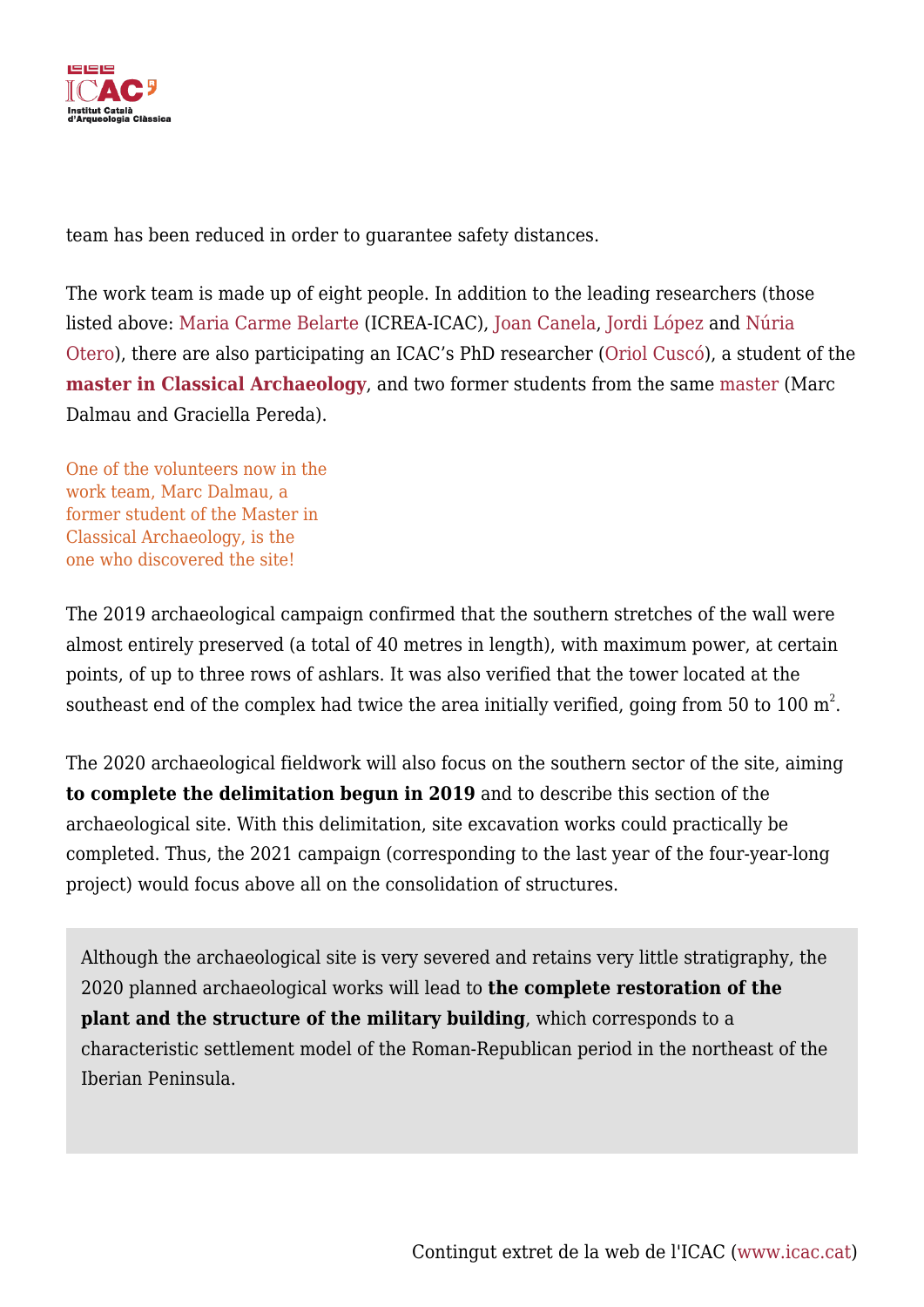

Besides the Catalan Government funding, the archaeological fieldwork has the **financial support of the City Council of La Secuita** (Tarragona).



Costa de la Serra, 2019 campaign. Volunteers delimiting the new wall located parallel to the south section of the wall (© ICAC).

More information at:

- Results 2019: **[New findings in the Roman fort of Costa de la Serra \(La Secuita,](https://icac.cat/en/actualitat/noticies/2019/new-findings-in-the-roman-fort-of-costa-de-la-serra-la-secuita-tarragona/) [Tarragona\)](https://icac.cat/en/actualitat/noticies/2019/new-findings-in-the-roman-fort-of-costa-de-la-serra-la-secuita-tarragona/)**.
- Results 2017: **[Descoberts al fortí romà de la Secuita una gran torre, tres cisternes](https://icac.cat/en/actualitat/noticies/2017/descoberts-al-forti-roma-de-la-secuita-una-gran-torre-tres-cisternes-i-la-muralla-oriental/)**